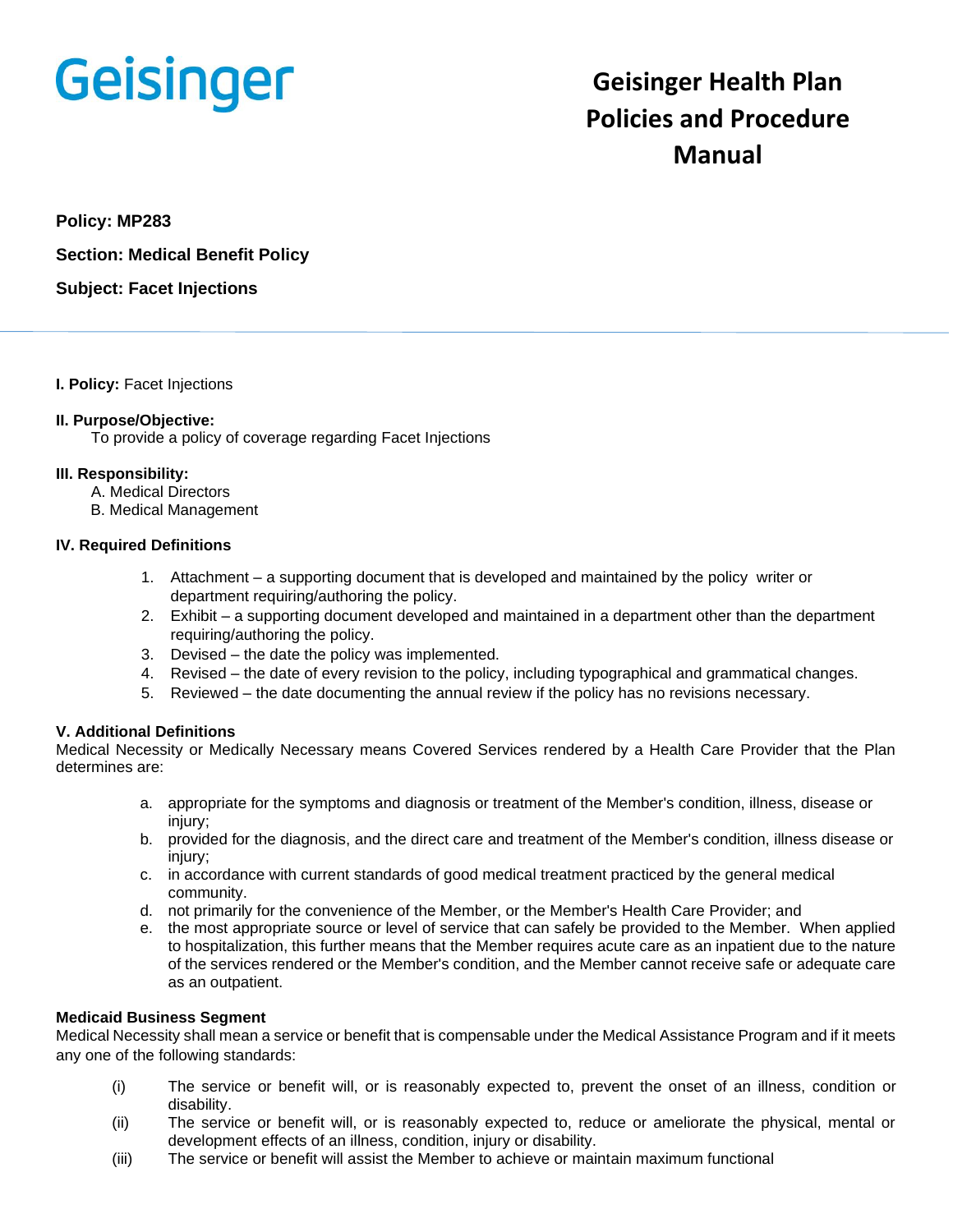capacity in performing daily activities, taking into account both the functional capacity of the Member and those functional capacities that are appropriate for members of the same age.

*Geisinger Health Plan requires prior authorization through HealthHelp for Interventional Pain services for members enrolled in its Commercial HMO and PPO, Medicare Advantage, GHP Family Medicaid and CHIP products. To direct the application of these services for Geisinger Health Plan members, HealthHelp utilizes its proprietary clinical criteria, Utilization Management decision-support tools, and evidence-based medical treatment guidelines. For more information about the services that require prior authorization, refer to* [www.healthhelp.com/Geisinger](http://www.healthhelp.com/Geisinger)

#### **CODING ASSOCIATED WITH:** Facet Injections

*The following codes are included below for informational purposes and may not be all inclusive. Inclusion of a procedure or device code(s) does not constitute or imply coverage nor does it imply or guarantee provider reimbursement. Coverage is determined by the member specific benefit plan document and any applicable laws regarding coverage of specific services. Please note that per Medicare coverage rules, only specific CPT/HCPCS Codes may be covered for the Medicare Business Segment. Please consult the CMS website at www.cms.gov or the local Medicare Administrative Carrier (MAC) for more information on Medicare coverage and coding requirements*

| Injection(s), diagnostic or therapeutic agent,<br>paravertebral facet (zygapophyseal) joint (or<br>nerves innervating that joint) with image<br>guidance (fluoroscopy or CT), cervical or<br>thoracic | 64490 |
|-------------------------------------------------------------------------------------------------------------------------------------------------------------------------------------------------------|-------|
| Injection(s), diagnostic or therapeutic agent,<br>paravertebral facet (zygapophyseal) joint (or<br>nerves innervating that joint) with image<br>guidance (fluoroscopy or CT), cervical or<br>thoracic | 64491 |
| Injection(s), diagnostic or therapeutic agent,<br>paravertebral facet (zygapophyseal) joint (or<br>nerves innervating that joint) with image<br>guidance (fluoroscopy or CT), cervical or<br>thoracic | 64492 |
| Injection(s), diagnostic or therapeutic agent,<br>paravertebral facet (zygapophyseal) joint (or<br>nerves innervating that joint) with image<br>guidance (fluoroscopy or CT), lumbar or<br>sacral     | 64493 |
| Cervical or thoracic injection, paravertebral                                                                                                                                                         | 0213T |
| facet with ultrasound guidance single level                                                                                                                                                           |       |
| Cervical or thoracic injection, paravertebral<br>facet with ultrasound guidance second level<br>(request in addition to code for primary<br>procedure)                                                | 0214T |
| Cervical or thoracic injection, paravertebral                                                                                                                                                         | 0215T |
| facet with imaging guidance (fluoroscopy or<br>CT) third and any additional levels (request                                                                                                           |       |
| in addition to code for primary procedures)                                                                                                                                                           |       |
| Lumbar or sacral injection, paravertebral                                                                                                                                                             | 0216T |
| facet with ultrasound guidance single level<br>Lumbar or sacral injection, paravertebral                                                                                                              | 0217T |
| facet with ultrasound guidance second level                                                                                                                                                           |       |
| (request in addition to code for primary                                                                                                                                                              |       |
| procedure)                                                                                                                                                                                            |       |